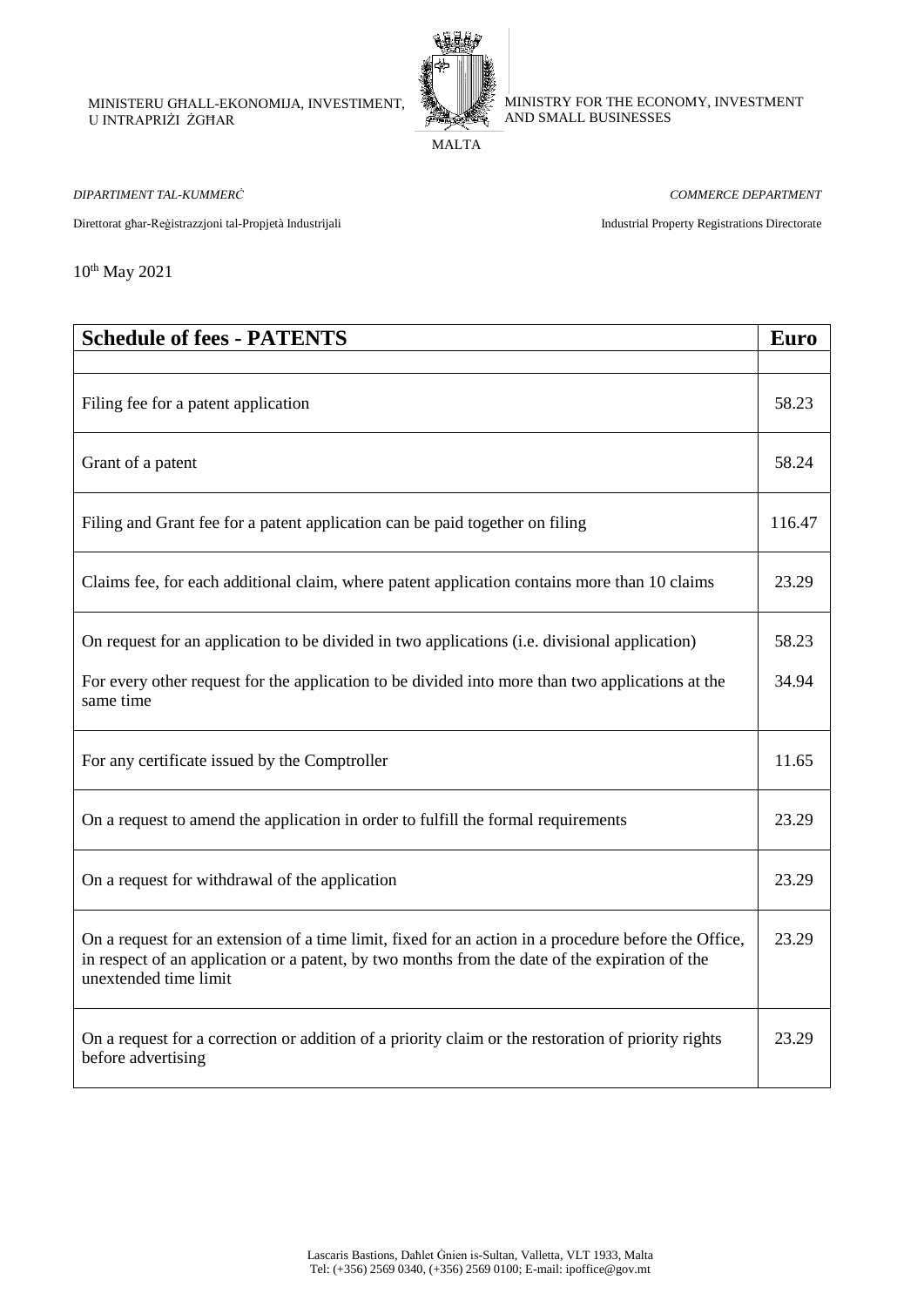| <b>Maintenance Renewal Fees:</b>                                                                                                                                                                                                                                                                                                                                                                                                                                                                                                                                                                                                                                                                                                                                                                                                                                                                                                                                                                                                                                                                                                                                                                                                                                                                                                                                                                                                                                                                                                                                                                                                                                                                      |                                                                                                                                                                            |
|-------------------------------------------------------------------------------------------------------------------------------------------------------------------------------------------------------------------------------------------------------------------------------------------------------------------------------------------------------------------------------------------------------------------------------------------------------------------------------------------------------------------------------------------------------------------------------------------------------------------------------------------------------------------------------------------------------------------------------------------------------------------------------------------------------------------------------------------------------------------------------------------------------------------------------------------------------------------------------------------------------------------------------------------------------------------------------------------------------------------------------------------------------------------------------------------------------------------------------------------------------------------------------------------------------------------------------------------------------------------------------------------------------------------------------------------------------------------------------------------------------------------------------------------------------------------------------------------------------------------------------------------------------------------------------------------------------|----------------------------------------------------------------------------------------------------------------------------------------------------------------------------|
| before the expiration of the 2nd year from the filing date, in respect of the 3rd year<br>before the expiration of the 3rd year from the filing date, in respect of the 4th year<br>before the expiration of the 4th year from the filing date, in respect of the 5th year<br>before the expiration of the 5th year from the filing date, in respect of the 6th year<br>before the expiration of the 6th year from the filing date, in respect of the 7th year<br>before the expiration of the 7th year from the filing date, in respect of the 8th year<br>before the expiration of the 8th year from the filing date, in respect of the 9th year<br>before the expiration of the 9th year from the filing date, in respect of the 10th year<br>before the expiration of the 10th year from the filing date, in respect of the 11th year<br>before the expiration of the 11th year from the filing date, in respect of the 12th year<br>before the expiration of the 12th year from the filing date, in respect of the 13th year<br>before the expiration of the 13th year from the filing date, in respect of the 14th year<br>before the expiration of the 14th year from the filing date, in respect of the 15th year<br>before the expiration of the 15th year from the filing date, in respect of the 16th year<br>before the expiration of the 16th year from the filing date, in respect of the 17th year<br>before the expiration of the 17th year from the filing date, in respect of the 18th year<br>before the expiration of the 18th year from the filing date, in respect of the 19th year<br>before the expiration of the 19th year from the filing date, in respect of the 20th year | 34.94<br>46.59<br>58.23<br>69.88<br>81.53<br>93.17<br>104.82<br>116.47<br>128.12<br>139.76<br>141.41<br>163.06<br>174.10<br>186.35<br>198.00<br>209.64<br>221.29<br>232.94 |
| Surcharge, where maintenance fee is paid:                                                                                                                                                                                                                                                                                                                                                                                                                                                                                                                                                                                                                                                                                                                                                                                                                                                                                                                                                                                                                                                                                                                                                                                                                                                                                                                                                                                                                                                                                                                                                                                                                                                             |                                                                                                                                                                            |
| within 1 month from due date<br>within 2 months from due date<br>within 3 months from due date<br>within 4 months from due date<br>within 5 months from due date<br>within 6 months from due date                                                                                                                                                                                                                                                                                                                                                                                                                                                                                                                                                                                                                                                                                                                                                                                                                                                                                                                                                                                                                                                                                                                                                                                                                                                                                                                                                                                                                                                                                                     | 11.65<br>16.31<br>23.29<br>32.61<br>44.26<br>58.23                                                                                                                         |
| On a request for a re-establishment of rights as a consequence of failure to comply with a<br>time limit fixed for an action in a procedure before the office                                                                                                                                                                                                                                                                                                                                                                                                                                                                                                                                                                                                                                                                                                                                                                                                                                                                                                                                                                                                                                                                                                                                                                                                                                                                                                                                                                                                                                                                                                                                         | 23.29                                                                                                                                                                      |
| Search or inspection fee (per application or patent document)                                                                                                                                                                                                                                                                                                                                                                                                                                                                                                                                                                                                                                                                                                                                                                                                                                                                                                                                                                                                                                                                                                                                                                                                                                                                                                                                                                                                                                                                                                                                                                                                                                         | 11.65                                                                                                                                                                      |
| For copies of file documents $-$ per page                                                                                                                                                                                                                                                                                                                                                                                                                                                                                                                                                                                                                                                                                                                                                                                                                                                                                                                                                                                                                                                                                                                                                                                                                                                                                                                                                                                                                                                                                                                                                                                                                                                             | 1.16                                                                                                                                                                       |
| For any extract from the register                                                                                                                                                                                                                                                                                                                                                                                                                                                                                                                                                                                                                                                                                                                                                                                                                                                                                                                                                                                                                                                                                                                                                                                                                                                                                                                                                                                                                                                                                                                                                                                                                                                                     | 11.65                                                                                                                                                                      |
| Amendment of the patent specifications of a registered patent                                                                                                                                                                                                                                                                                                                                                                                                                                                                                                                                                                                                                                                                                                                                                                                                                                                                                                                                                                                                                                                                                                                                                                                                                                                                                                                                                                                                                                                                                                                                                                                                                                         | 23.29                                                                                                                                                                      |
| On opposition and counterstatement to the amendment of specification                                                                                                                                                                                                                                                                                                                                                                                                                                                                                                                                                                                                                                                                                                                                                                                                                                                                                                                                                                                                                                                                                                                                                                                                                                                                                                                                                                                                                                                                                                                                                                                                                                  | 34.94                                                                                                                                                                      |
| On a request for the recordal of a:                                                                                                                                                                                                                                                                                                                                                                                                                                                                                                                                                                                                                                                                                                                                                                                                                                                                                                                                                                                                                                                                                                                                                                                                                                                                                                                                                                                                                                                                                                                                                                                                                                                                   |                                                                                                                                                                            |
| change of name (each)<br>change of address (each)                                                                                                                                                                                                                                                                                                                                                                                                                                                                                                                                                                                                                                                                                                                                                                                                                                                                                                                                                                                                                                                                                                                                                                                                                                                                                                                                                                                                                                                                                                                                                                                                                                                     | 11.65<br>11.65                                                                                                                                                             |